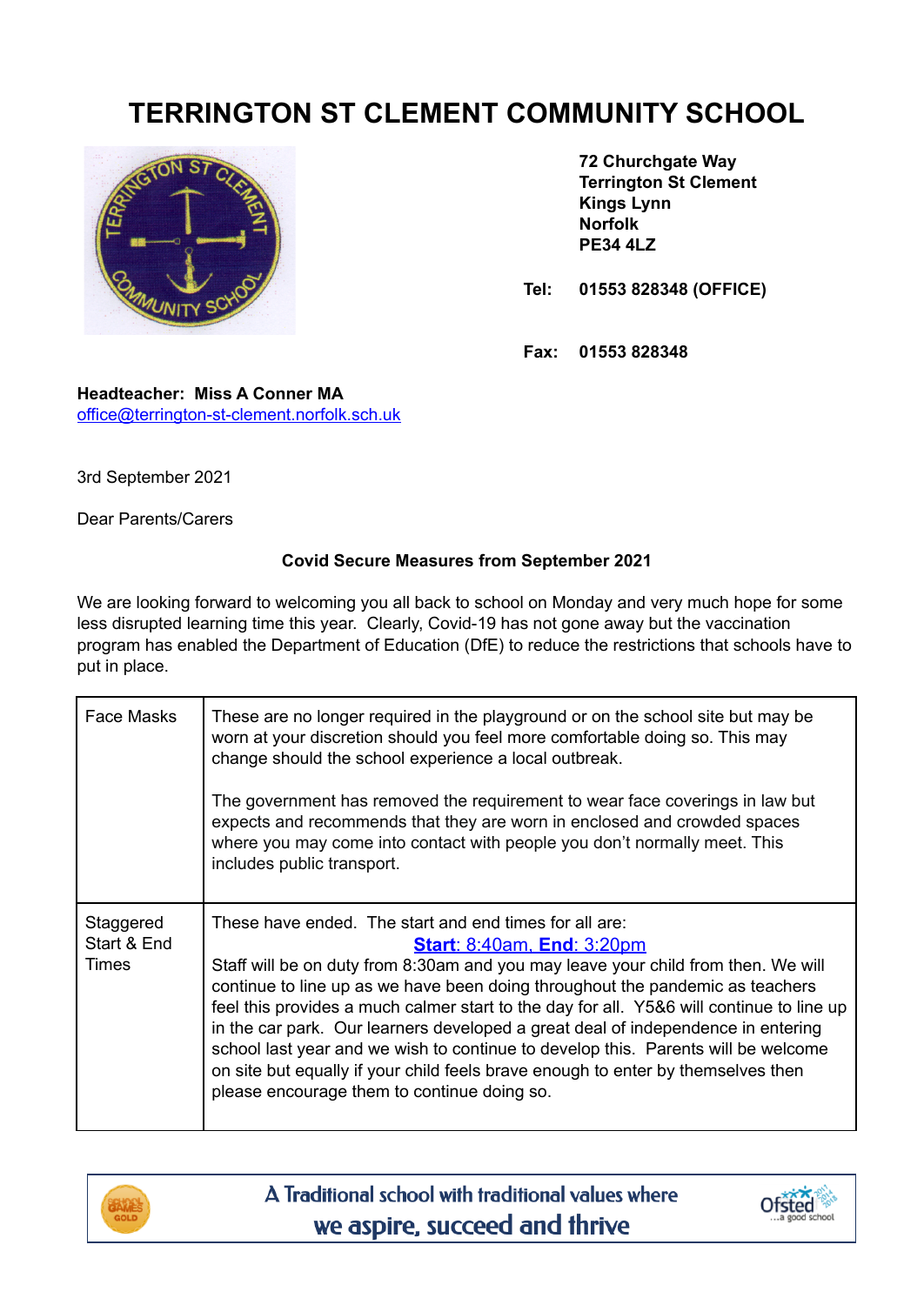| Self Isolation<br>Requirements             | These are explained in more detail below. Your child should not attend school if<br>they display symptoms of Covid-19. You must obtain a PCR test for your child and<br>your child should remain at home until this is confirmed negative or, if positive, their<br>isolation period has ended. |
|--------------------------------------------|-------------------------------------------------------------------------------------------------------------------------------------------------------------------------------------------------------------------------------------------------------------------------------------------------|
|                                            | Adults with symptoms or who have had a positive test should also not enter the<br>playground/school site.                                                                                                                                                                                       |
| <b>Close Contact</b><br>with Covid<br>case | Your child no longer needs to isolate if they have come into contact with a positive<br>covid case, regardless of whether this is a household member or not. They may still<br>attend school. Test and Trace will advise you on your next steps.                                                |
| <b>LFD Tests</b>                           | There is no requirement for primary aged pupils to routinely undertake LFD tests.<br>We encourage parents to participate in voluntary twice weekly testing and all staff<br>will be taking part in this.                                                                                        |
| Vaccination                                | There are no plans to vaccinate primary aged pupils. We encourage all adults to<br>have a vaccination if you have not already done so.                                                                                                                                                          |
| <b>Class Bubbles</b>                       | We are no longer required to group children in class bubbles. Our learners will mix<br>freely at playtimes and throughout the school.                                                                                                                                                           |
|                                            | In the case of a local outbreak, we may be instructed by Public Health to restrict<br>mixing in school. If we are instructed to do this, we aim to limit this to Phase Group<br>bubbles so that our learners can still mix with their peers in parallel classes.                                |
| Handwashing<br>& Hygiene                   | Our existing measures will continue with learners washing/hand sanitising regularly<br>throughout the day. Additional cleaning measures will also remain.                                                                                                                                       |
| Books &<br>Equipment<br>from home          | There are no longer restrictions on this but we will continue to limit equipment being<br>transferred between home and school, where we can.                                                                                                                                                    |
| Visitors to the<br>school<br>buildings     | We request that visitors maintain a respectful distance from others where possible.<br>Face masks are used at your discretion but we may ask you to wear these if there<br>are large adult groups attending within an enclosed space.                                                           |

The information below is taken directly from the DfE guidance and explains the changes that will take place should a positive case be reported in our school. We will no longer routinely inform parents if this is the case.

*Education and childcare settings will no longer be asked to conduct routine contact tracing. As with* positive cases in any other setting, NHS Test and Trace will work with either the positive case – or in the case of children – the parents, carers or guardian of the positive case to identify close contacts.

*NHS Test and Trace already manages the contact tracing process for the rest of society – including children who have recorded a positive PCR test – and has expertise in supporting people to identify close contacts.*

This letter sets out in more detail how that process will work and what you need to do if your child tests *positive for COVID-19.*